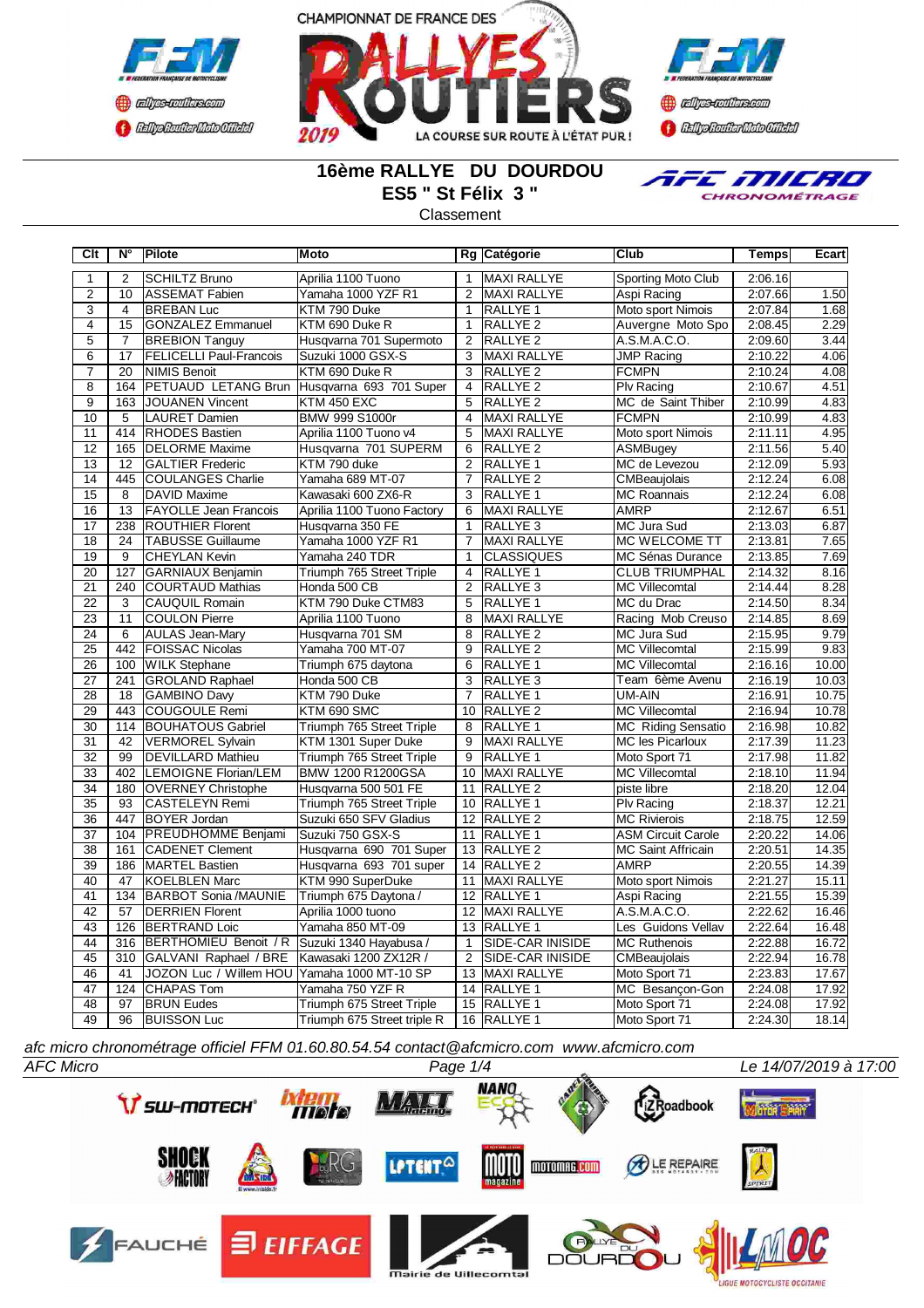



**Confederation Complementation** 

16ème RALLYE DU DOURDOU ES5 " St Félix 3 " **Classement** 



| Clt             | $N^{\circ}$      | <b>Pilote</b>                       | Moto                        |                 | Rg Catégorie            | Club                      | Temps   | Ecart              |
|-----------------|------------------|-------------------------------------|-----------------------------|-----------------|-------------------------|---------------------------|---------|--------------------|
| 50              | 60               | CALBA Mathieu Gabriel A YAMAHA MT10 |                             |                 | 14 MAXI RALLYE          | Team Polygone             | 2:24.45 | 18.29              |
| 51              | 129              | <b>BAJU Jeremy</b>                  | Triumph 675 street triple r | 17              | <b>RALLYE 1</b>         | <b>MC les Picarloux</b>   | 2:24.53 | 18.37              |
| 52              | 429              | <b>CONSTANTIN Yves</b>              | Suzuki 650 SV               |                 | 15 RALLYE 2             | UM-AIN                    | 2:24.67 | 18.51              |
| 53              | 185              | <b>ACHARD Norbert</b>               | Husqvarna 701 Supermoto     | 16              | RALLYE <sub>2</sub>     | AMRP                      | 2:24.94 | 18.78              |
| 54              | 125              | <b>PAULHAN Thomas</b>               | Yamaha 850 MT-09            | 18              | RALLYE 1                | MC les Picarloux          | 2:25.68 | 19.52              |
| 55              | 21               | MAUREL Eric                         | APRILIA TUONO 1100          | 15              | <b>MAXI RALLYE</b>      | MC Sénas Durance          | 2:26.14 | 19.98              |
| 56              | 119              | <b>NUPER Morten</b>                 | Yamaha 847 MT-09 TRAC       | 19              | <b>RALLYE 1</b>         | Moto team 95              | 2:26.42 | 20.26              |
| 57              | 123              | MOREAU Loane                        | Triumph 675 Street triple   | 20              | <b>RALLYE 1</b>         | A.S.M Armagnac Bi         | 2:26.57 | 20.41              |
| $\overline{58}$ | 181              | <b>RINGEVAL Julien</b>              | Husgyarna 690 2017          | 17              | <b>RALLYE 2</b>         | MV Chalons Champ          | 2:26.83 | 20.67              |
| 59              | 94               | <b>LARUE Gilles</b>                 | Yamaha 850 MT-09            | $\overline{21}$ | <b>RALLYE 1</b>         | Carole Moto Club          | 2:26.92 | 20.76              |
| 60              | $\overline{313}$ | RIBES Kevin / RIBES Juli            | Suzuki 1300 Hayabusa /      | 3               | <b>SIDE-CAR INISIDE</b> | <b>CORRC</b>              | 2:27.07 | 20.91              |
| 61              | 33               | <b>GRANDJEAN Jacques</b>            | Suzuki 1000 GSX-S FA        | 16              | <b>MAXI RALLYE</b>      | Ducati Club de Fran       | 2:27.40 | 21.24              |
| 62              | 482              | <b>ROUSSEL Michel</b>               | Honda 750 africa twin       | 2               | <b>CLASSIQUES</b>       |                           | 2:27.62 | 21.46              |
| 63              | 43               | <b>PICHAT Yoann</b>                 | KTM 1290 Super Duke R       | 17              | <b>MAXI RALLYE</b>      | Racing Auto Moto P        | 2:28.18 | 22.02              |
| 64              | 48               | JAILLIARD Patrick                   | <b>BMW 1000 XR</b>          | 18              | MAXI RALLYE             | <b>FCMPN</b>              | 2:28.24 | 22.08              |
| 65              | 441              | MAZARS Anthony                      | Husqvarna 701 supermoto     | 18              | RALLYE <sub>2</sub>     | <b>MC Villecomtal</b>     | 2:28.24 | 22.08              |
| 66              | 434              | PARTARRIEU Quentin                  | Yamaha 850 MT-09            | 22              | RALLYE 1                | CMBeaujolais              | 2:28.32 | 22.16              |
| 67              | 105              | <b>SIMONNET Herve</b>               | Yamaha 850 MT-09            | 23              | <b>RALLYE 1</b>         | <b>CORRC</b>              | 2:28.52 | 22.36              |
| 68              | 407              | <b>SAINJON David</b>                | KTM 1190 Adventure          | 19              | MAXI RALLYE             | CS-Val d'Isère            | 2:28.54 | 22.38              |
| 69              | 25               | BORGEAT Gerard / REA                | <b>BMW 1250 GS /</b>        | 20              | MAXI RALLYE             | <b>OXYGENE PSA</b>        | 2:28.92 | 22.76              |
| 70              | 98               | <b>BONNAURE</b> Frederic            | Triumph 675 Street triple R | 24              | RALLYE 1                | <b>HORIZONS ENDU</b>      | 2:29.01 | 22.85              |
| 71              | 332              | BOUDIER Christophe / M              | VOXAN CHODA VX 1010         | $\overline{4}$  | SIDE-CAR INISIDE        |                           | 2:29.14 | 22.98              |
| 72              | 293              | DURIS Jean Luc                      | Honda 900 CBR RR            | 3               | <b>CLASSIQUES</b>       | Activbike                 | 2:29.53 | 23.37              |
| 73              | 444              | <b>BOURGEOIS Patrick</b>            | Kawasaki 650 versys         | 19              | <b>RALLYE 2</b>         |                           | 2:29.76 | 23.60              |
| $\overline{74}$ | $\overline{28}$  | <b>PEYROT Cyril</b>                 | KTM 1290 Super duke r       | 21              | <b>MAXI RALLYE</b>      | <b>MC Boussaquin</b>      | 2:31.04 | 24.88              |
| 75              | 131              | <b>MOURIER Anthony</b>              | Triumph 675 Street Triple   | 25              | RALLYE 1                | <b>MC les Picarloux</b>   | 2:31.36 | 25.20              |
| $\overline{76}$ | $\overline{312}$ | <b>CHANAL Gilles /CHANAL</b>        | PANDA 1000 ORIGINAL /       | 5               | <b>SIDE-CAR INISIDE</b> | <b>MC Annemasse</b>       | 2:32.02 | 25.86              |
| $\overline{77}$ | 290              | DAVAL Johan                         | Honda 600 CBR PC25          | $\overline{4}$  | <b>CLASSIQUES</b>       | MC du Drac                | 2:32.03 | 25.87              |
| $\overline{78}$ |                  | 435 UNAL Thierry                    | KTM 950 SMR                 | 26              | <b>RALLYE 1</b>         |                           | 2:32.13 | 25.97              |
| 79              | 130              | <b>BAUMGARTNER Jerome</b>           | Yamaha 847 MT-09            | 27              | <b>RALLYE 1</b>         | <b>MC Passion Vitesse</b> | 2:32.14 | 25.98              |
| 80              | 401              | <b>IRAILLES Marc</b>                | Aprilia 1000 tuono          | 22              | <b>MAXI RALLYE</b>      | Moto sport Nimois         | 2:32.22 | 26.06              |
| $\overline{81}$ | 406              | <b>DEPUILLE Florian</b>             | Aprilia 1100 Tuono          | 23              | MAXI RALLYE             | <b>MC Villecomtal</b>     | 2:32.30 | 26.14              |
| 82              | $\overline{333}$ | <b>AGIN Patrick/AMBLARD</b>         | Héchard Bking 1340          | 6               | <b>SIDE-CAR INISIDE</b> | A.S.M.A.C.O.              | 2:32.68 | 26.52              |
| 83              | 261              | <b>COUDURIER Thierry</b>            | Yamaha 350 RDLC             | 1               | <b>ANCIENNES</b>        | <b>MC Arbusigny</b>       | 2:32.69 | 26.53              |
| 84              | 303              | <b>CRESCENZO Sebastien</b>          | Honda 900 CBR RR Firebl     | 5               | <b>CLASSIQUES</b>       | Moto Sport 71             | 2:33.32 | 27.16              |
| 85              | 296              | <b>PIGEAT Richard</b>               | Ducati 900 Super sport      | 6               | <b>CLASSIQUES</b>       | Racing Mob Creuso         | 2:33.39 | $\overline{27.23}$ |
| 86              | 314              | ALEXIS Brice /MOLTENI               | SUZUKI HAYABUSA 1300        | 7               | <b>SIDE-CAR INISIDE</b> | <b>MC Jura Sud</b>        | 2:33.41 | 27.25              |
| 87              | 405              | <b>CHAUVEAU Pascal</b>              | Yamaha 1300 XJR             | 24              | <b>MAXI RALLYE</b>      | MC Villelaure 530         | 2:33.84 | 27.68              |
| 88              | 113              | GROSSE Johann                       | Yamaha 850 MT-09            | 28              | RALLYE 1                | Moto team 95              | 2:34.02 | 27.86              |
| 89              | 450              | GODART René                         | ROYAL ENFIELD 535           | 20              | RALLYE <sub>2</sub>     |                           | 2:34.08 | 27.92              |
| 90              | 480              | <b>BAYOL Dominique</b>              | yamaha 850 tdm              | $\overline{7}$  | <b>CLASSIQUES</b>       |                           | 2:34.15 | 27.99              |
| 91              |                  | 460 AUBEY Maxime                    | Honda 500 CB pc 32          | 4               | RALLYE <sub>3</sub>     | A.S.M.A.C.O.              | 2:34.19 | 28.03              |
| $\overline{92}$ | 315              | LEPAGE Pauline / LEPA               | Yamaha 1000 YZF R1 /        | 8               | SIDE-CAR INISIDE        | MCC d'Avignon             | 2:34.39 | 28.23              |
| 93              | 92               | RADOJEWSKI Stephane                 | KTM 790 duke                | 29              | <b>RALLYE 1</b>         | MC du Drac                | 2:34.49 | 28.33              |
| 94              | 168              | <b>STEPHAN Pierre</b>               | KTM 690 Duke R              | 21              | RALLYE <sub>2</sub>     | <b>MC FLEUR DE LYS</b>    | 2:34.53 | 28.37              |
| 95              | 184              | <b>RECOUR Hugo</b>                  | KTM 690 SMT                 | 22              | <b>RALLYE 2</b>         | Ott Racing Team           | 2:35.34 | 29.18              |
| 96              | $\overline{328}$ | VIEMONT Laurent /VIEM               | Honda 954 /                 | 9               | <b>SIDE-CAR INISIDE</b> | CORRC                     | 2:35.52 | 29.36              |
| 97              |                  | 235 JJARNAC Thomas                  | KTM 390 duke                | $\overline{5}$  | <b>RALLYE 3</b>         | Ducati Club de Fran       | 2:36.29 | 30.13              |
| 98              |                  | 292 FORTIN Eric                     | <b>BMW 1000 80GS</b>        | 8               | <b>CLASSIQUES</b>       | Moto Nature D'Olt         | 2:36.32 | 30.16              |

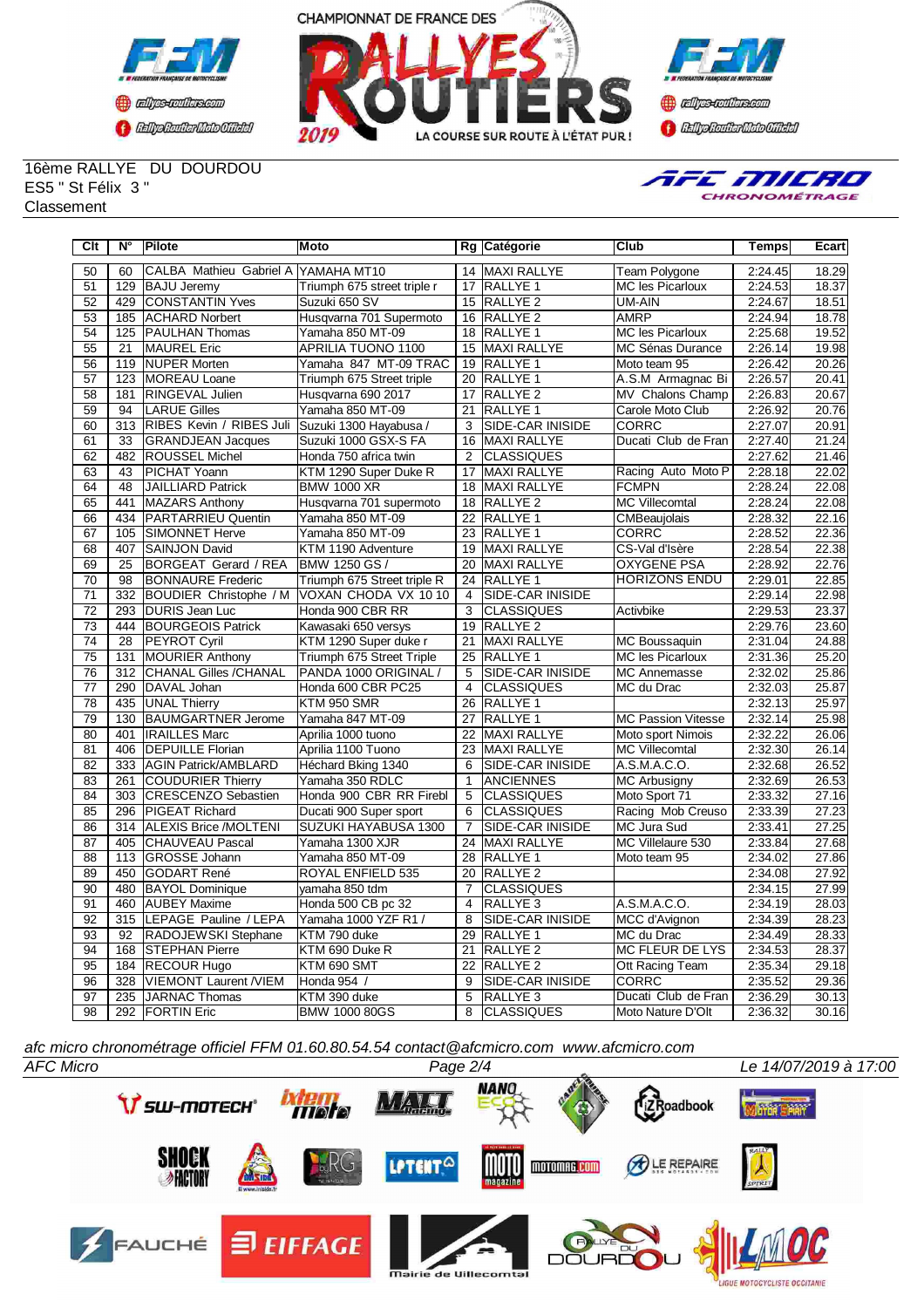





16ème RALLYE DU DOURDOU ES5 " St Félix 3 " **Classement** 



| Clt | $N^{\circ}$ | Pilote                                      | Moto                      |                 | Rg Catégorie            | Club                      | <b>Temps</b> | Ecart              |
|-----|-------------|---------------------------------------------|---------------------------|-----------------|-------------------------|---------------------------|--------------|--------------------|
| 99  | 289         | <b>GUEGUIN Stephane</b>                     | Honda 900 CBR RR          | 9               | <b>ICLASSIQUES</b>      | Moto sport Nimois         | 2:36.37      | 30.21              |
| 100 | 46          | DOSMAS Philippe /DOS                        | BMW 1200 GSA /            | 25              | <b>MAXI RALLYE</b>      | La Main au Panier         | 2:36.61      | 30.45              |
| 101 | 109         | <b>FRANCOIS Nicolas</b>                     | Honda 600 CBF N           | 30              | <b>RALLYE 1</b>         | Grezac Moto Club          | 2:36.87      | 30.71              |
| 102 | 437         | <b>CALMELS Nicolas</b>                      | Ducati 821 Hypermotard    | 31              | <b>IRALLYE 1</b>        |                           | 2:38.12      | 31.96              |
| 103 | 403         | <b>MONTAY Julien</b>                        | Yamaha 1000 Fz1           | 26              | <b>MAXI RALLYE</b>      |                           | 2:38.31      | 32.15              |
| 104 | 400         | <b>FAYOL</b> Eric                           | KTM 900 990 SMT           | 27              | <b>MAXI RALLYE</b>      |                           | 2:38.83      | 32.67              |
| 105 | 411         | <b>OLTZ Nicolas</b>                         | KTM 990 SMR               | 28              | <b>MAXI RALLYE</b>      |                           | 2:39.00      | 32.84              |
| 106 | 128         | <b>SARIS Anthony</b>                        | Yamaha 850 MT-09 ABS      | 32              | <b>RALLYE 1</b>         | A.S.M Armagnac Bi         | 2:39.51      | 33.35              |
| 107 | 413         | <b>FERRAND</b> Erwan                        | KTM 1290 Super Duke R     | $\overline{29}$ | <b>MAXI RALLYE</b>      | <b>MC Villecomtal</b>     | 2:39.77      | 33.61              |
| 108 | 91          | <b>GRATIOT Caroline</b>                     | Honda 600 Hornet CBF      | 33              | <b>RALLYE 1</b>         | MC de Saint Thiber        | 2:40.14      | 33.98              |
| 109 | 318         | COUDERC Gilles / THIBA Yamaha 1200 Fj /     |                           | 10              | SIDE-CAR INISIDE        | <b>MC Villecomtal</b>     | 2:40.50      | 34.34              |
| 110 | 167         | MOLINET Denis                               | Kawasaki 650 Versys       | 23              | RALLYE <sub>2</sub>     | <b>MC Dauphinois</b>      | 2:40.92      | 34.76              |
| 111 | 160         | <b>BOUSSELIN Philippe</b>                   | KTM 690 Duke R            | $\overline{24}$ | <b>RALLYE 2</b>         | MC Viree En Livrad        | 2:41.17      | 35.01              |
| 112 | 173         | MESSEGHEM Christian                         | Kawasaki 650 Versys       | 25              | <b>RALLYE 2</b>         | MC Des Comminge           | 2:41.48      | 35.32              |
| 113 | 291         | <b>THEILLAC Thierry</b>                     | Ducati 900 SS             | 10              | <b>CLASSIQUES</b>       | MC-Angoumoisin            | 2:41.49      | 35.33              |
| 114 | 116         | <b>DEWAS Albert</b>                         | Honda 800 VFR F           | 34              | RALLYE 1                | <b>MC Villecomtal</b>     | 2:41.59      | 35.43              |
| 115 | 233         | COLLIOT Philippe                            | Honda 500 CB              | 6               | RALLYE <sub>3</sub>     | <b>Association Avenir</b> | 2:41.85      | 35.69              |
| 116 | 178         | <b>MUSTER Thibaut</b>                       | Suzuki 650 SV 650 N       | 26              | <b>RALLYE 2</b>         | Club Trail 70             | 2:42.12      | 35.96              |
| 117 | 58          | <b>BOURGEOIS Frederic</b>                   | KTM 1290 super duke r     | 30              | <b>MAXI RALLYE</b>      | Carole Moto Club          | 2:42.24      | 36.08              |
| 118 | 55          | LAMOUR Marc                                 | Honda 1100 CBR XX         | 31              | MAXI RALLYE             | MC du Val de Seine        | 2:43.10      | 36.94              |
| 119 | 433         | LE GUELLEC Yves                             | KTM 790 Duke              | 35              | <b>RALLYE 1</b>         |                           | 2:43.94      | 37.78              |
| 120 | 448         | <b>GROUSSAC</b> Jean Christo KTM 690 SMR    |                           | 27              | <b>RALLYE 2</b>         | <b>MC Ruthenois</b>       | 2:44.40      | 38.24              |
| 121 | 236         | CRESCENCIO Pedro                            | Kawasaki 400 Ninja        | $\overline{7}$  | RALLYE <sub>3</sub>     | A.S.M.A.C.O.              | 2:44.80      | 38.64              |
| 122 | 321         | <b>BLEUSEZ David / BULOT</b>                | Aprilia 1100 Choda /      | 11              | <b>SIDE-CAR INISIDE</b> | Racing Mob Creuso         | 2:44.87      | 38.71              |
| 123 | 431         | MERCIER Jean Camille                        | <b>BMW 800 S</b>          | 36              | <b>RALLYE 1</b>         | Moto sport Nimois         | 2:45.82      | 39.66              |
| 124 | 246         | <b>DION Fabrice</b>                         | KTM 390 Duke              | 8               | RALLYE <sub>3</sub>     | MC FLEUR DE LYS           | 2:46.15      | 39.99              |
| 125 | 305         | <b>GENTIT Luc</b>                           | Honda 600 XLM             | 11              | <b>CLASSIQUES</b>       | <b>AMDoubs</b>            | 2:46.65      | 40.49              |
| 126 | 426         | MASSON Hugues-Olivier                       | Yamaha 847 MT-09 TRAC     | $\overline{37}$ | <b>RALLYE 1</b>         | A.S.M.A.C.O.              | 2:47.76      | 41.60              |
| 127 | 415         | NOWITZKI Sébastien                          | HONDA CB 1000 R           | 32              | <b>MAXI RALLYE</b>      | <b>XTREMONAS</b>          | 2:47.93      | 41.77              |
| 128 | 274         | LACOSTE Christian                           | <b>BMW R100</b>           | 2               | <b>ANCIENNES</b>        | UM-AIN                    | 2:48.67      | 42.51              |
| 129 | 30          | MOTTAZ Remi                                 | Honda 1300 CB S           | 33              | MAXI RALLYE             | M.G.B. Moto Club          | 2:48.67      | 42.51              |
| 130 | 23          | <b>BOURGEOIS Antoine</b>                    | Yamaha 1000 MT-10         |                 | 34 MAXI RALLYE          | <b>MC Saint Thibery</b>   | 2:49.10      | 42.94              |
| 131 | 311         | <b>GUILHOT Frederic /FAN</b>                | Triumph 955 sprint ST /   | 12              | SIDE-CAR INISIDE        | Les Guidons Vellav        | 2:49.26      | 43.10              |
| 132 | 44          | <b>BASELLO Florent</b>                      | Honda 1000 Africa twin    | 35              | <b>MAXI RALLYE</b>      | <b>CORRC</b>              | 2:50.28      | 44.12              |
| 133 | 481         | <b>DEPUILLE Sebastien</b>                   | Kawasaki 750 stinger      | 12              | <b>CLASSIQUES</b>       |                           | 2:50.86      | 44.70              |
| 134 | 449         | <b>GENTIT Pierre</b>                        | Yamaha 660 XTX            | 28              | <b>RALLYE 2</b>         |                           | 2:50.96      | 44.80              |
| 135 | 409         | UFFERTE David                               | KTM 990 SMT               | 36              | <b>MAXI RALLYE</b>      | Moto sport Nimois         | 2:51.37      | 45.21              |
| 136 | 425         | <b>LAFON Maxime</b>                         | Suzuki 650 GSXF           | 38              | <b>RALLYE 1</b>         | <b>MC Villecomtal</b>     | 2:51.59      | 45.43              |
| 137 | 31          | <b>POTIER Guillaume</b>                     | Ducati 1260 MULTISTRAD    | 37              | <b>MAXI RALLYE</b>      | Moto sport Nimois         | 2:54.57      | 48.41              |
| 138 | 408         | <b>TOURRETTE Olivier</b>                    | Triumph 1050              | 38              | MAXI RALLYE             | Association I-Ronde       | 2:55.92      | 49.76              |
| 139 | 428         | CORDIER-RAUCCI Trista  Honda 800 VFR 800 FI |                           | 39              | <b>RALLYE 1</b>         |                           | 2:57.05      | $\overline{50.89}$ |
| 140 | 288         | LACHAIZE Philippe                           | YAMAHA 600 XT             | 13              | <b>CLASSIQUES</b>       | <b>MC DES 2 RIVES</b>     | 2:57.70      | 51.54              |
| 141 | 265         | <b>FOUGERAS Gabriel</b>                     | <b>BMW 650 R65</b>        | 3               | <b>ANCIENNES</b>        | MC de Cagnes              | 2:58.21      | 52.05              |
| 142 | 231         | <b>GRASSIAN Baptiste</b>                    | Kawasaki 400 Z400         | 9               | RALLYE <sub>3</sub>     | CORRC                     | 2:58.76      | 52.60              |
| 143 | 490         | DUPUY Denis/LAGUILLO                        | Suzuki 1100 GS-G /        | 13              | <b>SIDE-CAR INISIDE</b> |                           | 3:00.24      | 54.08              |
| 144 | 170         | GILLI Aurelien / FACHAU                     | Yamaha 700 MT-07 /        | 29              | <b>RALLYE 2</b>         | Pit Lane Endurance        | 3:00.59      | 54.43              |
| 145 | 234         | ZABRONIECKA Sylvie                          | KTM 390 duke              | 10              | RALLYE <sub>3</sub>     | <b>Association Avenir</b> | 3:01.10      | 54.94              |
| 146 |             | 432   PERROT Sabine                         | Triumph 675 street triple | 40              | <b>RALLYE 1</b>         | Moto sport Nimois         | 3:02.82      | 56.66              |
| 147 |             | 252 BENOIST Thierry                         | Honda 500 CB              |                 | 11 RALLYE 3             | <b>MC Villecomtal</b>     | 3:04.25      | 58.09              |